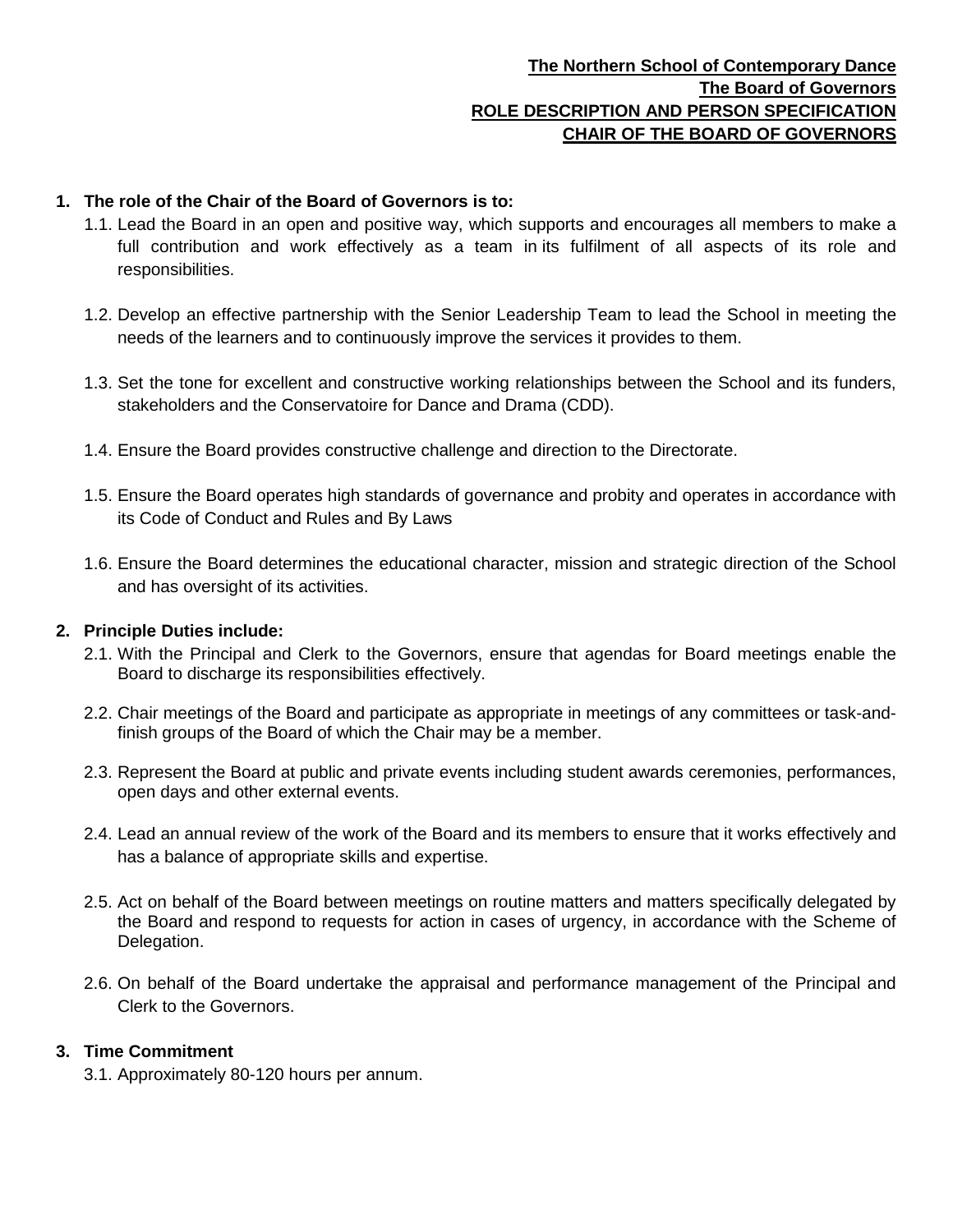## **Person Specification – Chair of the Board of Governors**

|                                                                                                                         | <b>Essential</b> | <b>Desirable</b> |
|-------------------------------------------------------------------------------------------------------------------------|------------------|------------------|
| <b>General</b>                                                                                                          |                  |                  |
| Meets the essential criteria for being a governor at the School.                                                        | ✓                |                  |
| A commitment to education and the needs and success of learners.                                                        | ✓                |                  |
| <b>Experience</b>                                                                                                       |                  |                  |
| Experience of working at board level (or equivalent), ideally as Chair,<br>in either the public or private sector.      | ✓                |                  |
| Higher Education leadership/management experience at a senior<br>level.                                                 |                  | ✓                |
| Experience of undertaking an ambassadorial role.                                                                        |                  |                  |
| Experience of substantial transformation in a public or private sector<br>organisation.                                 | ✓                |                  |
| Experience of the performance management of senior professional<br>staff                                                | ✓                |                  |
| <b>Skills</b>                                                                                                           |                  |                  |
| Excellent leadership skills and the ability to inspire others.                                                          | ✓                |                  |
| Able to think, act and lead strategically.                                                                              | ✓                |                  |
| Excellent chairing skills.                                                                                              | ✓                |                  |
| An inclusive and consultative approach                                                                                  | ✓                |                  |
| A commitment to equality and diversity.                                                                                 | ✓                |                  |
| Proven interpersonal, communication and people skills.                                                                  | ✓                |                  |
| Able to lead a Board which can embrace challenge and differences of<br>opinion but achieve consensus on key objectives. | ✓                |                  |
| Able to tackle difficult decisions, take responsibility and ensure<br>resolution.                                       | ✓                |                  |
| Able to ensure that the needs of students are at the heart of the<br>School's governance.                               | ✓                |                  |
| Able to instil trust, confidence and respect.                                                                           |                  |                  |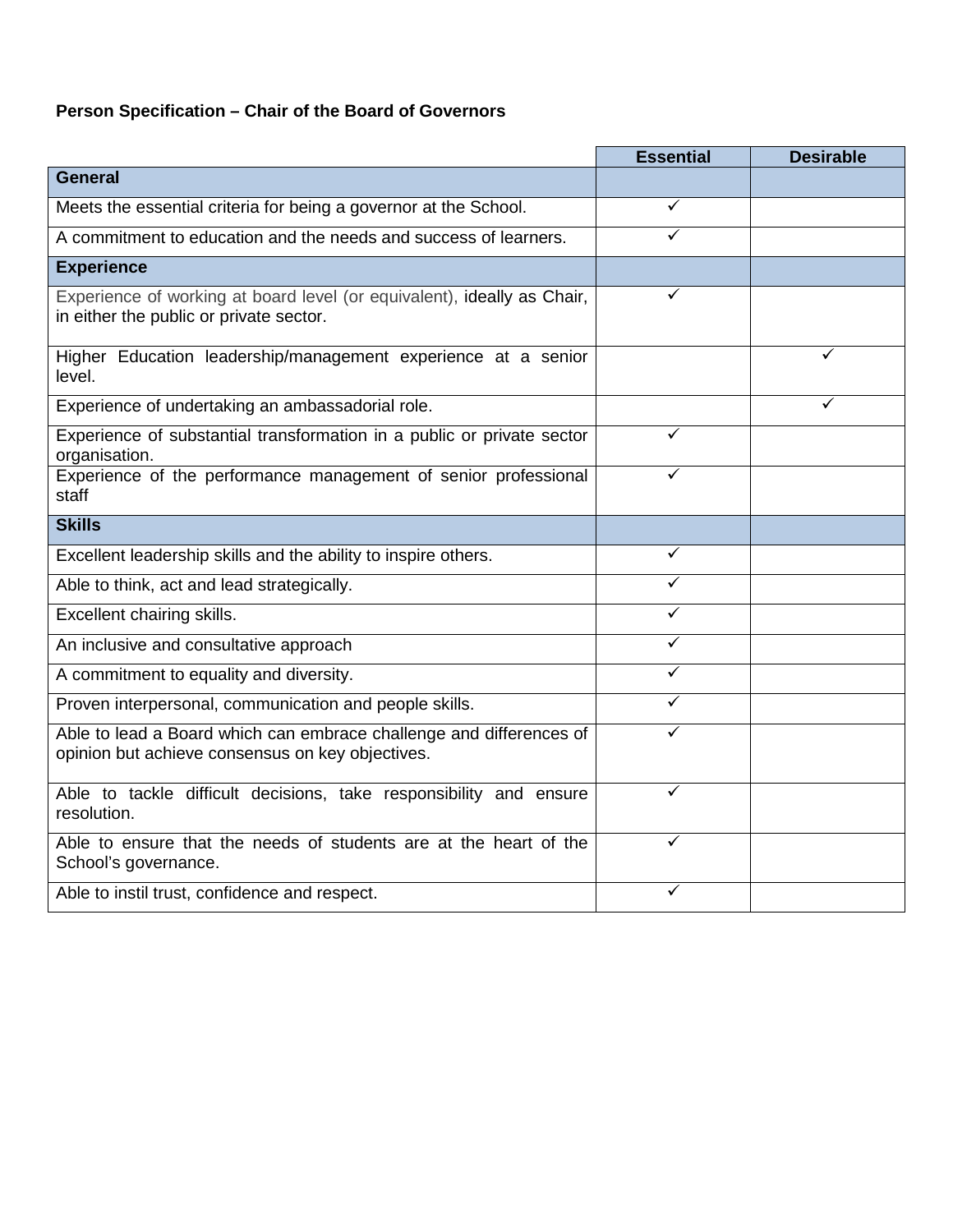### **The Northern School of Contemporary Dance The Board of Governors ROLE DESCRIPTION AND PERSON SPECIFICATION GOVERNOR**

### **1. Duties of a Governor**

Collectively governors contribute their professional and general skills and knowledge to the School in a non-executive role to:

- 1.1. Determine the educational character and mission of the School.
- 1.2. Consider, contribute to and approve the School's strategic direction and plan.
- 1.3. Support the Principal to enable the School's students to shape the art form of the future and contribute to the development of dance locally, nationally and internationally.
- 1.4. Support the development of appropriate partnerships and ensure the School is responsive to the needs of the communities it serves and local and national strategic priorities.
- 1.5. Oversee the School's activities.
- 1.6. Set measurable annual targets and monitor the School's performance.
- 1.7. Make effective and efficient use of resources and safeguard the School's assets.
- 1.8. Ensure the financial health of the School and approve the annual estimate of income and expenditure.
- 1.9. Oversee the appointment, grading, suspension, dismissal and determination of pay and conditions of service of senior post holders.
- 1.10. Set the framework for the pay and conditions of service of all other staff.
- 1.11. Provide constructive challenge and direction to the Senior Leadership Team of the School.

#### **2. Individual Governors are required to:**

- 2.1. Operate high standards of governance and probity and operate in accordance with relevant statutes including charity law, the Governors Code of Conduct and Rules and By-laws.
- 2.2. Serve on appropriate committees, or other groups established as required by the Board of Governors.
- 2.3. Contribute to the self-assessment review of governance.
- 2.4. Attend appropriate governor induction and training days as required.

### **3. General**

- 3.1. Governors are required to be as flexible as possible in the conduct of their responsibilities and duties ensuring that the balance of "oversight" of the School and its business is seen as a positive contribution that does not interfere with the day to day operation and management of the School.
- 3.2. Governors are required to regularly attend the meetings of the Board of Governors and any committees to which they are appointed.

### **4. Time Commitment**

4.1. Approximately 30-40 hours per annum.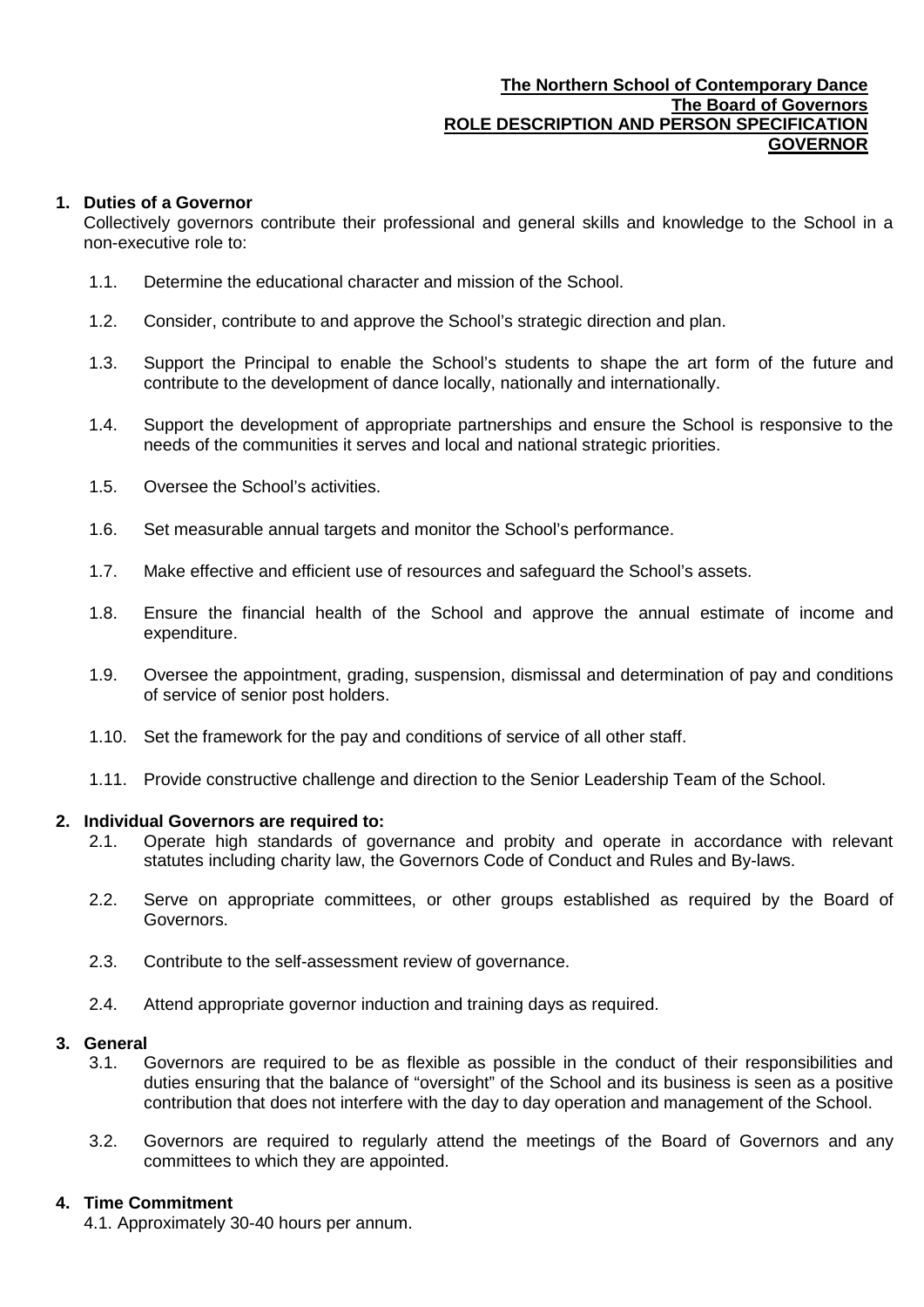## **Person Specification – Governor**

|                                                                                                                                                                                                                       | <b>Essential</b> | <b>Desirable</b> |
|-----------------------------------------------------------------------------------------------------------------------------------------------------------------------------------------------------------------------|------------------|------------------|
| <b>General</b>                                                                                                                                                                                                        |                  |                  |
| A commitment to education and the needs and success of learners.                                                                                                                                                      | ✓                |                  |
| A commitment to high standards of governance and probity and the ability to<br>operate in accordance with the Governors Code of Conduct, the Nolan<br>Principles and the Rules and By-laws of the Board of Governors. |                  |                  |
| <b>Experience</b>                                                                                                                                                                                                     |                  |                  |
| Experience of working at board level (or equivalent) in either the public or<br>private sector.                                                                                                                       |                  |                  |
| <b>Skills</b>                                                                                                                                                                                                         |                  |                  |
| Ability to think and act strategically.                                                                                                                                                                               | ✓                |                  |
| Financial awareness.                                                                                                                                                                                                  |                  |                  |
| A commitment to equality and diversity.                                                                                                                                                                               | ✓                |                  |
| Proven interpersonal, communication and people skills including critical<br>listening and the ability to ask probing questions.                                                                                       | ✓                |                  |
| Ability to work positively with others and to contribute as a member of a<br>team.                                                                                                                                    | $\checkmark$     |                  |
| Ability to work within a framework of collective decision-making in the best<br>interests of the School and the capacity to make objective decisions.                                                                 | ✓                |                  |
| Assimilation skills to help absorb and make use of a wide range of<br>information and data.                                                                                                                           | $\checkmark$     |                  |
| Analytical and problem solving skills.                                                                                                                                                                                | ✓                |                  |
| Ability to respect confidentiality.                                                                                                                                                                                   | ✓                |                  |
| The ability to learn and develop as a governor through training and self-<br>evaluation.                                                                                                                              | ✓                |                  |
| <b>Specific Skills</b>                                                                                                                                                                                                |                  |                  |
| Specific skills to strengthen the skill base of the Board of Governors as<br>outlined for each vacancy.                                                                                                               | ✓                |                  |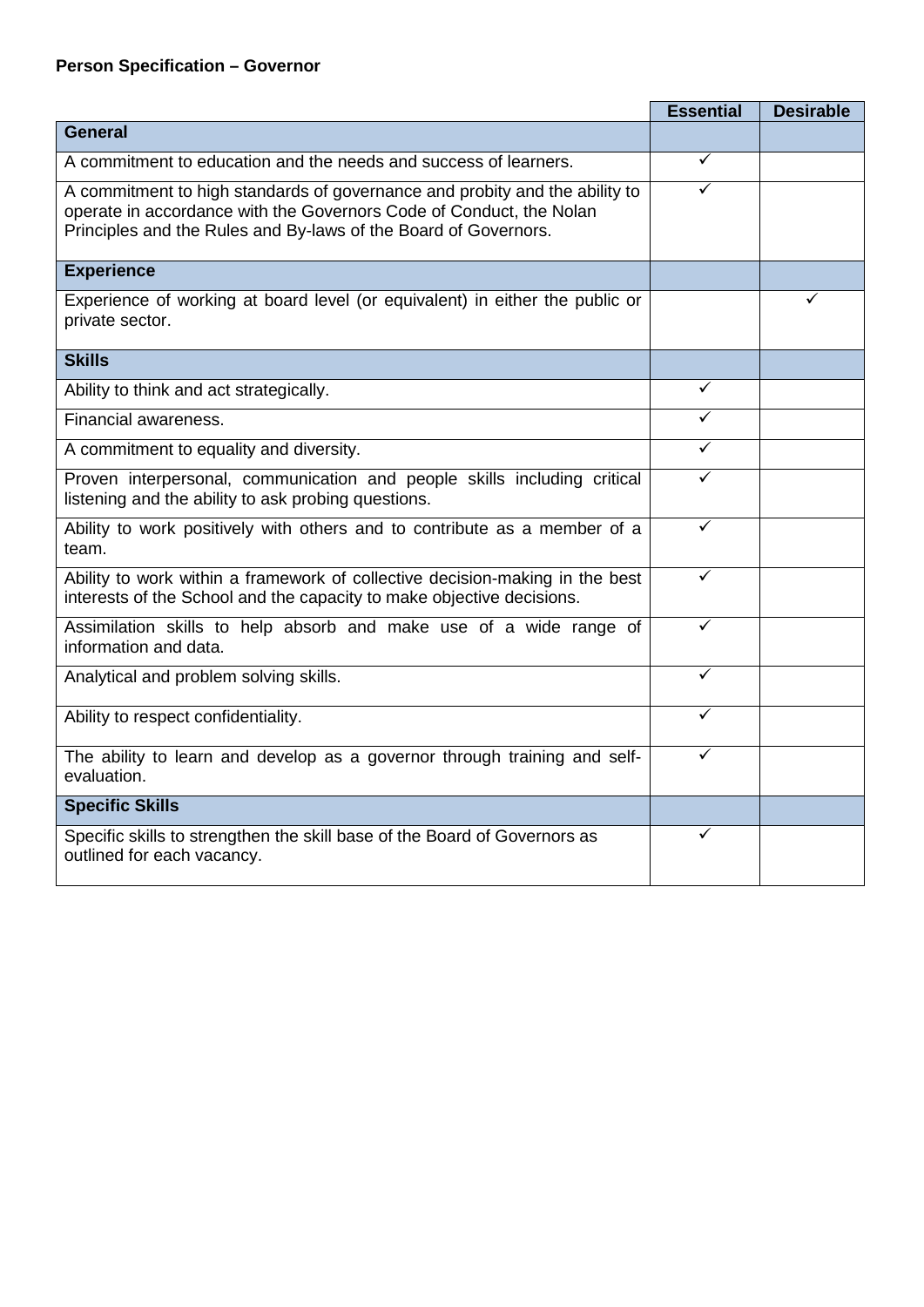## **The Northern School of Contemporary Dance The Board of Governors LEAD GOVERNOR ROLE DESCRIPTION – SAFEGUARDING**

|                                 | <b>Safeguarding</b>                                                                                                                                                                                                                                                                                                                                                                                                               |
|---------------------------------|-----------------------------------------------------------------------------------------------------------------------------------------------------------------------------------------------------------------------------------------------------------------------------------------------------------------------------------------------------------------------------------------------------------------------------------|
| Aim                             | To provide lead expertise within the Board of Governors in relation to its Safeguarding<br>responsibilities.                                                                                                                                                                                                                                                                                                                      |
|                                 | Please note the responsibility for Safeguarding remains collectively with the Board of<br>Governors.                                                                                                                                                                                                                                                                                                                              |
| Remit<br>Outside of<br>Governor | To maintain an overview of the Safeguarding arrangements at the School on behalf of the<br>Board of Governors.                                                                                                                                                                                                                                                                                                                    |
| Meetings                        | Lead on the oversight and scrutiny of safeguarding policy, procedure and practice on behalf<br>of the governing body.                                                                                                                                                                                                                                                                                                             |
|                                 | Act as a 'critical friend' to the School, in order to ensure that the appropriate systems and<br>procedures are in place to cover all aspects of the safeguarding agenda and all statutory<br>governing body responsibilities are met.                                                                                                                                                                                            |
|                                 | To help maintain the continued knowledge and understanding of governors in respect of the<br>requirements of Safeguarding.                                                                                                                                                                                                                                                                                                        |
|                                 | Act as the designated governor with responsibility for overseeing the liaison between<br>agencies, e.g. police and social services in connection with allegations against the Principal<br>or the Senior Designated staff member with lead responsibility. This will not involve<br>undertaking any form of investigation, but will ensure good communication between the<br>parties and provide information to assist enquiries. |
|                                 | Attend basic awareness safeguarding training every 3 years and other training as<br>appropriate to the role and relevant to issues within the School/locality.                                                                                                                                                                                                                                                                    |
|                                 | Attend in-house safeguarding meetings.                                                                                                                                                                                                                                                                                                                                                                                            |
| Remit at<br>Governor            | To lead on the scrutiny of Safeguarding reports and arrangements.                                                                                                                                                                                                                                                                                                                                                                 |
| Meetings                        | To support other members of the Board of Governors to understand and carry out their<br>Safeguarding responsibilities.                                                                                                                                                                                                                                                                                                            |
|                                 | Take a lead role in making sure the board ensures that:                                                                                                                                                                                                                                                                                                                                                                           |
|                                 | NSCD has procedures and policies in place which are consistent with guidelines.<br>$\bullet$<br>The Board of Governors considers the NSCD policy on Safeguarding annually.<br>$\bullet$                                                                                                                                                                                                                                           |
|                                 | Each year the Board of Governors is informed of how NSCD and its staff have complied                                                                                                                                                                                                                                                                                                                                              |
|                                 | with the policy, including a report on the training that staff have undertaken.<br>Monitor appropriate policies, including the Safeguarding and Whistle Blowing policies.<br>$\bullet$                                                                                                                                                                                                                                            |
| Authority                       | The Lead Governor - Safeguarding has no individual authority and cannot approve any<br>decisions or proposals on behalf of the Board of Governors.                                                                                                                                                                                                                                                                                |
| Reporting                       | The Lead Governor - Safeguarding will make a verbal report to each meeting of the Board<br>of Governors on any activities undertaken within the scope of the role since the previous<br>meeting.                                                                                                                                                                                                                                  |
|                                 | The Lead Governor – Safeguarding will alert the Board to any risks to the School they have<br>identified whilst undertaking the role.                                                                                                                                                                                                                                                                                             |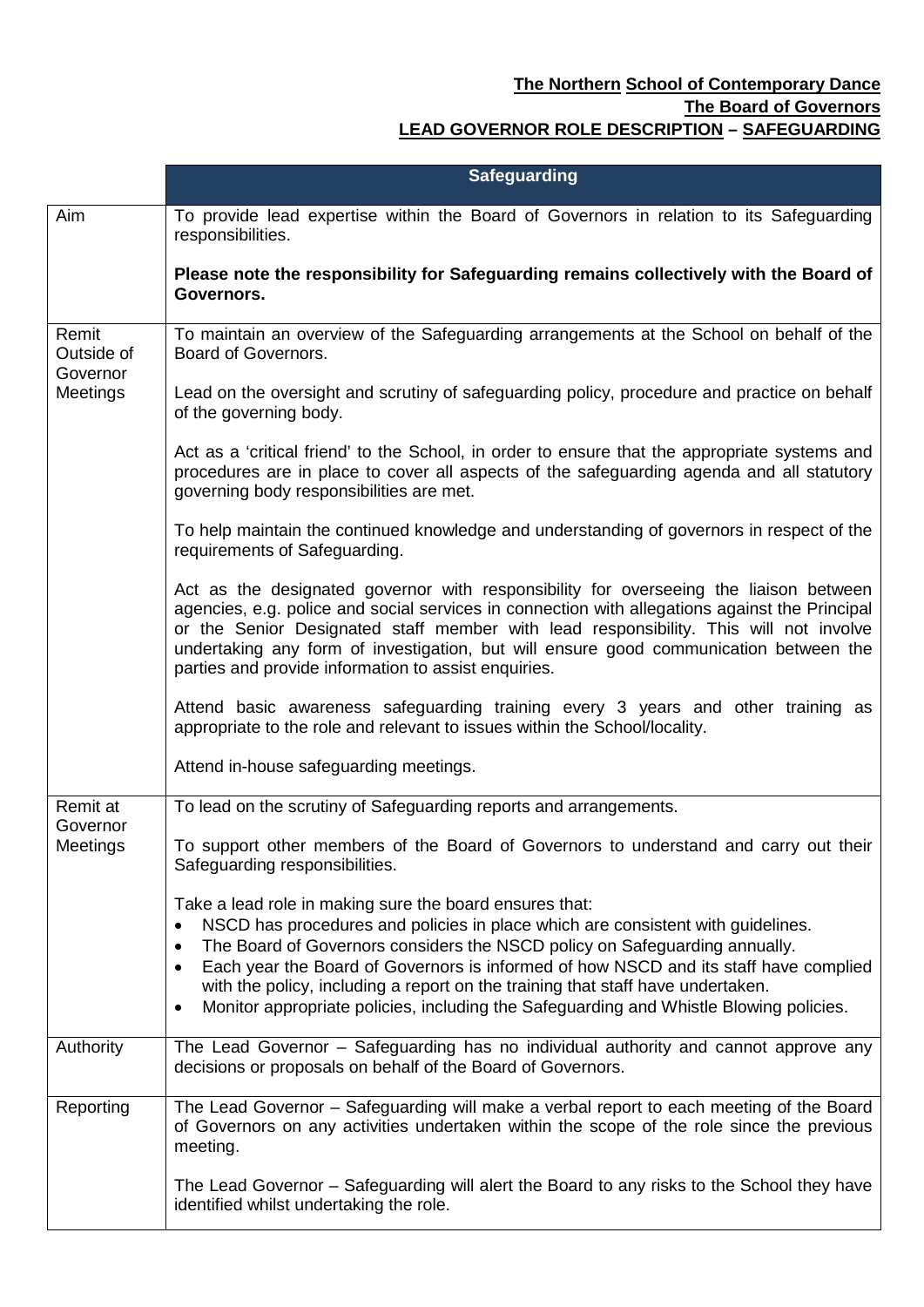### **The Northern School of Contemporary Dance The Board of Governors ROLE DESCRIPTION AND PERSON SPECIFICATION EXPERT MEMBER AUDIT COMMITTEE**

The Northern School of Contemporary Dance is committed to ensuring and demonstrating good governance, and has established an Audit Committee as required by the Higher Education Funding Council for England (HEFCE) and in line with the good practice set out in the Committee of University Chairmen (CUC) Handbook for Members of Audit Committees in Higher Education Institutions.

## **1. Key Accountabilities**

1.1. The role of the Expert Member of the Committee will be to independently assist the Audit Committee to effectively discharge its role by providing advice and scrutiny on matters relating to the School's arrangements for audit, risk management, value for money and control.

## **2. Aims and Role**

- 2.1. To attend and participate in meetings of the School's Audit Committee.
- 2.2. To assist the Audit Committee to discharge its powers and functions as set out in its Terms of Reference.

### **3. Individual Expert Members are required to:**

- 3.1. Operate high standards of governance and probity and operate in accordance with relevant statutes including charity law, the Governors Code of Conduct and Rules and By-laws.
- 3.2. Contribute to the self-assessment review of governance.
- 3.3. Attend appropriate induction and training days as required.

### **4. General**

4.1. Expert Members are required to attend a minimum of three meetings of the Audit Committee per year.

### **5. Time Commitment**

5.1. Approximately 12 hours per annum.